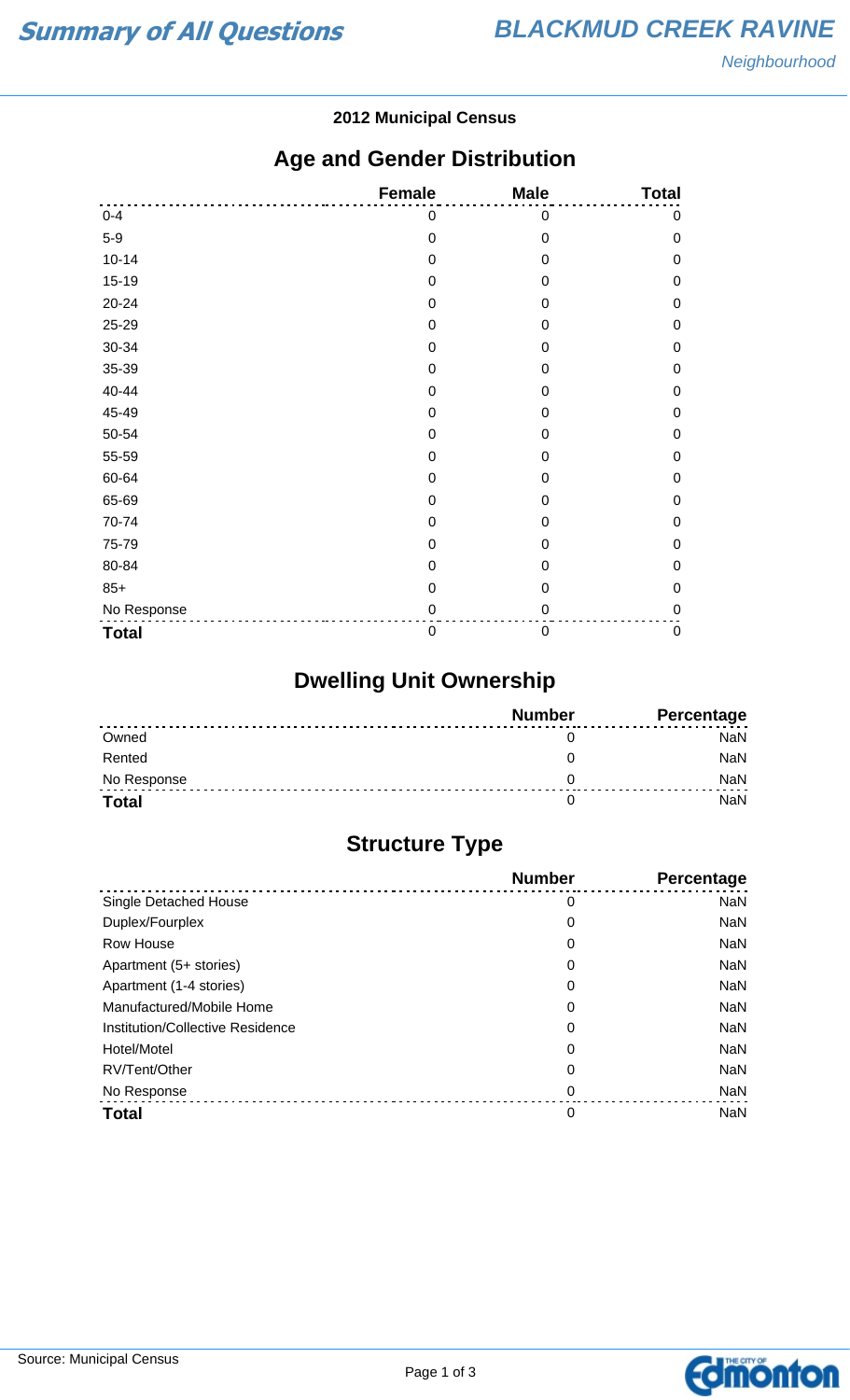## **Dwelling Unit and Property Status**

|                           | <b>Number</b> | Percentage |
|---------------------------|---------------|------------|
| Occupied                  | 0             | <b>NaN</b> |
| Unoccupied                | 0             | NaN        |
| Vacant Lot                | 0             | <b>NaN</b> |
| <b>Under Construction</b> | 0             | <b>NaN</b> |
| No longer in use          | 0             | NaN        |
| No Response               | 0             | NaN        |
| <b>Total</b>              | 0             | <b>NaN</b> |

#### **Marital Status**

|                      | <b>Number</b> | Percentage |
|----------------------|---------------|------------|
| Married              | 0             | <b>NaN</b> |
| Common-law           | 0             | <b>NaN</b> |
| Separated/ divorced  | 0             | <b>NaN</b> |
| <b>Never Married</b> | 0             | <b>NaN</b> |
| Widowed              | 0             | <b>NaN</b> |
| No Response          | $\Omega$      | <b>NaN</b> |
| <b>Total</b>         | 0             | <b>NaN</b> |

## **Employment Status**

|                               | <b>Number</b> | Percentage |
|-------------------------------|---------------|------------|
| Preschool                     | 0             | <b>NaN</b> |
| Kindergarten - Gr.6           | 0             | NaN        |
| Gr.7 - Gr.9                   | 0             | NaN        |
| Gr.10 - Gr.12                 | 0             | NaN        |
| <b>Post Secondary Student</b> | 0             | <b>NaN</b> |
| Homemaker                     | 0             | NaN        |
| Employed 0-30 hrs             | 0             | <b>NaN</b> |
| Employed 30+ hrs              | 0             | NaN        |
| Unemployed                    | 0             | NaN        |
| Retired                       | 0             | NaN        |
| Permanently unable to work    | 0             | <b>NaN</b> |
| Other                         | 0             | NaN        |
| No Response                   | 0             | <b>NaN</b> |
| <b>Total</b>                  | 0             | <b>NaN</b> |

# **Term of Residence at this Location**

|                              | <b>Number</b> | Percentage |
|------------------------------|---------------|------------|
| 5 years or more              | 0             | <b>NaN</b> |
| 3 years to less than 5 years | 0             | <b>NaN</b> |
| 1 year to less than 3 years  | 0             | <b>NaN</b> |
| Less than 1 year             | 0             | <b>NaN</b> |
| Child less than 1 year       | 0             | <b>NaN</b> |
| No Response                  | 0             | <b>NaN</b> |
| <b>Total</b>                 | 0             | <b>NaN</b> |